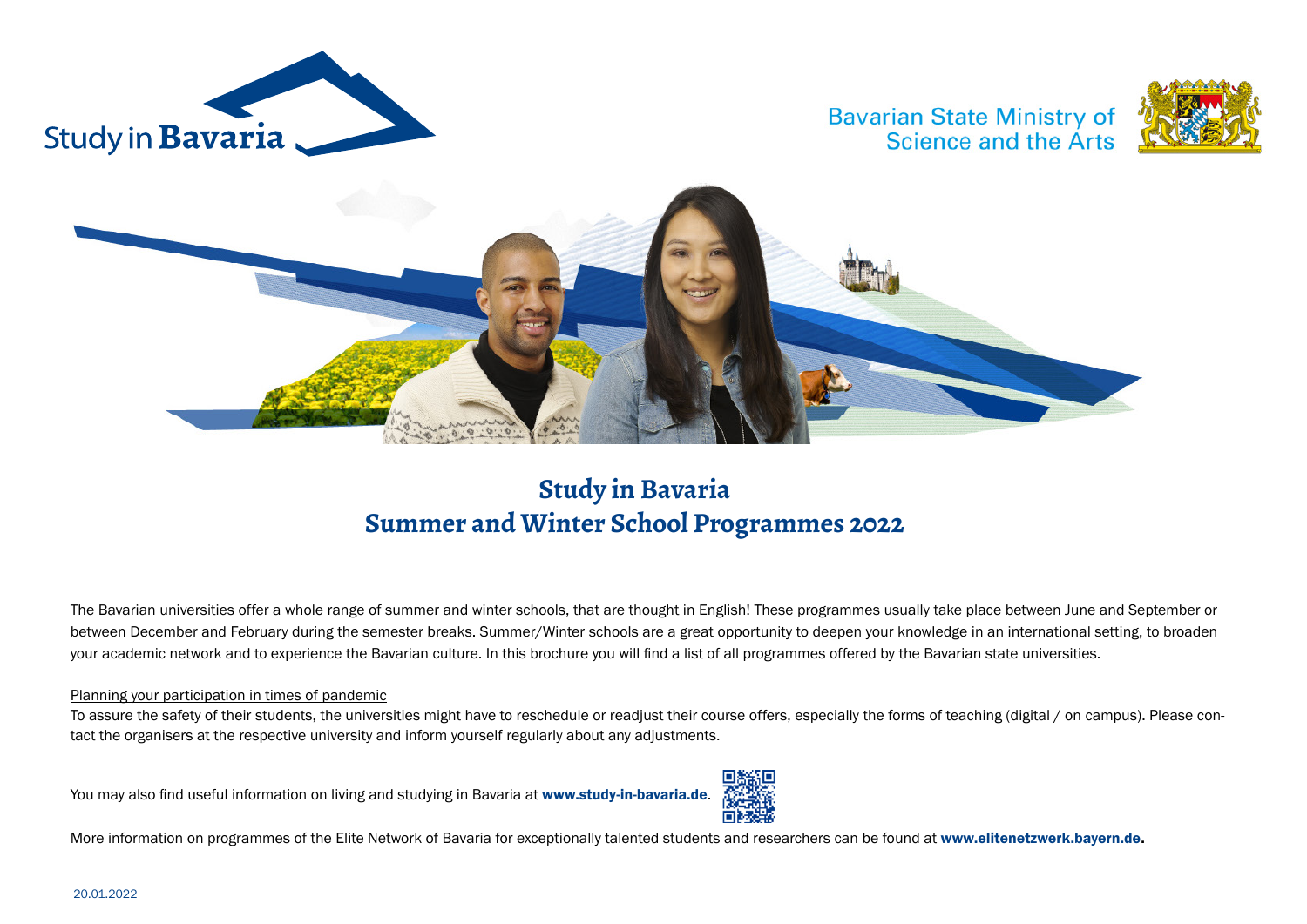# Science, Technology, Engineering and Mathematics (STEM)

| Course / Programme                                                        | University                                                     | When                                    | Language | <b>Costs</b>                                    | Link                                                                                                                                     |  |
|---------------------------------------------------------------------------|----------------------------------------------------------------|-----------------------------------------|----------|-------------------------------------------------|------------------------------------------------------------------------------------------------------------------------------------------|--|
| Additive Manufacturing and Simulation for Medical<br>Applications (AMSMA) | Nuremberg Tech                                                 | 18 - 29 July 2022                       | English  | On campus and<br>online 440 €                   | th-nuernberg.de/amsma-summerschool                                                                                                       |  |
| Articial Intelligence for Industry                                        | Deggendorf Institute of<br>Technology                          | 26 July - 3 August 2022                 | English  | approx. 450 €<br>(including ac-<br>commodation) | th-deg.de/ai-for-industry                                                                                                                |  |
| Biofabrication                                                            | University of Bayreuth                                         | 4 - 15 July 2022                        | English  | 1110€                                           | summerschool.uni-bayreuth.de/en/home                                                                                                     |  |
| Energy & Climate                                                          | University of Bayreuth                                         | 4 - 15 July 2022                        | English  | 1110€                                           | summerschool.uni-bayreuth.de/en/home                                                                                                     |  |
| <b>Engineering for Sustainabilitly</b>                                    | Hochschule München<br>University of Applied<br><b>Sciences</b> | 4 July - 5 August 2022                  | English  | On campus<br>1.790€ **                          | hm.edu/summerschool                                                                                                                      |  |
| Flügel Course on Carbonate Microfacies                                    | FAU Erlangen-Nürnberg                                          | 7 - 11 March 2022<br>14 - 18 March 2022 | English  | 0€                                              | gzn.nat.fau.eu/palaeontologie/outreach/<br>fluegel-courses                                                                               |  |
| Future Challenges in Engineering                                          | Rosenheim Technical<br>University of Applied<br>Sciences       | 20 June - 2 July 2022                   | English  | $\star$                                         | th-rosenheim.de/master-summer-school                                                                                                     |  |
| <b>International Textile Summer</b>                                       | <b>Hof University</b>                                          | <b>July 2022</b>                        | English  | $\star$                                         | hof-university.com                                                                                                                       |  |
| Munich Summer Curriculum: Digital Media                                   | LMU / MISU                                                     | 30 June - 19 August<br>2022             | English  | 2900€<br>+980€<br>accomodation                  | msc-misu.de/en                                                                                                                           |  |
| Polymer Science & Engineering                                             | University of Bayreuth                                         | 4 - 15 July 2022                        | English  | 1110€                                           | summerschool.uni-bayreuth.de/en/home                                                                                                     |  |
| Renewable Energy                                                          | University of Applied<br>Sciences Landshut                     | 3rd/4th week<br>of May 2022             | English  | 800€                                            | haw-landshut.de/en/study/prospective-stu-<br>dents/international-students/summer-fall-<br>school/summer-school-renewable-energy.<br>html |  |
| UX Boot Camp - Designing for Accessibility                                | Technische Hochschule<br>Ingolstadt                            | 18 - 29 July 2022                       | Enlish   | $\star$                                         | thi.de/studium/internationale-studierende/<br>international-summer-school                                                                |  |
| * Check current fees on website                                           |                                                                |                                         |          |                                                 |                                                                                                                                          |  |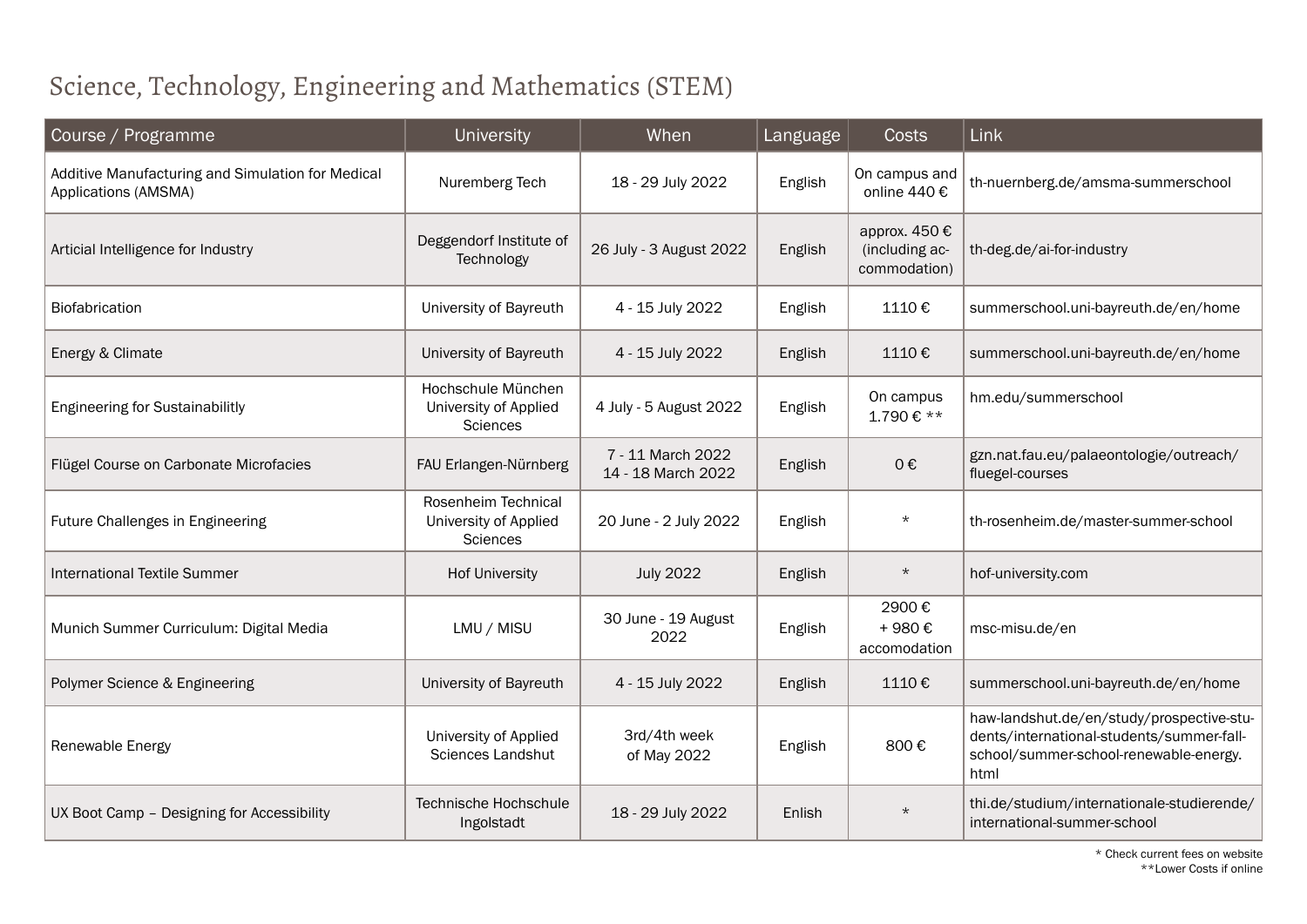## Life Sciences

| Course / Programme                            | <b>University</b>      | <b>When</b>      | Language $ $ | <b>Costs</b> | Link                                 |
|-----------------------------------------------|------------------------|------------------|--------------|--------------|--------------------------------------|
| Planetary Health, Economics and Public Health | University of Bayreuth | 4 - 15 July 2022 | English      | 1110€        | summerschool.uni-bayreuth.de/en/home |

## Humanities, Business & Culture

| Course / Programme                                                         | <b>University</b>                                                                 | When                     | Language | <b>Costs</b>                                                   | Link                                                          |
|----------------------------------------------------------------------------|-----------------------------------------------------------------------------------|--------------------------|----------|----------------------------------------------------------------|---------------------------------------------------------------|
| African Studies                                                            | University of Bayreuth                                                            | 4 - 15 July 2022         | English  | 1110€                                                          | summerschool.uni-bayreuth.de/en/home                          |
| Corporate Finance and Business Intelligence                                | LMU / MISU                                                                        | 25 July - 12 August 2022 | English  | 1350€<br>+430 € acco-<br>modation<br>$(online + on$<br>campus) | ebi-misu.de/en                                                |
| Economics & Management                                                     | University of Bayreuth                                                            | 4 - 15 July 2022         | English  | 1110€                                                          | summerschool.uni-bayreuth.de/en/home                          |
| European Studies Intensive Summer School: Vienna<br>- Prague - Munich      | LMU / MISU                                                                        | 18 July - 12 August 2022 | English  | 1450€<br>$+860 \text{ } \in$<br>accomodation                   | european-study.eu/en                                          |
| European Studies + German Class Summer School:<br>Vienna - Prague - Munich | LMU / MISU                                                                        | 18 July - 26 August 2022 | English  | 1880€<br>$+860 \text{ } \in$<br>accomodation                   | european-study.eu/en                                          |
| Financial Statement Analysis and Valuation                                 | LMU / MISU                                                                        | 25 July - 12 August 2022 | English  | 1150€<br>+430€<br>accomodation<br>$(online + on$<br>camups)    | fav-misu.de/en                                                |
| Forced Migration and Refugee Studies: Networking<br>and Knowledge Transfer | FAU Erlangen-Nürnberg,<br>Centre for Human Rights<br>Erlangen-Nürnberg<br>(CHREN) | 10 - 15 July 2022        | English  | $\star$                                                        | ffvt.net/en/summerschool                                      |
| <b>German Politics</b>                                                     | University of Würzburg                                                            | 14 - 18 February 2022    | English  | 142€                                                           | politikwissenschaft.uni-wuerzburg.de/ger-<br>manpolitics/home |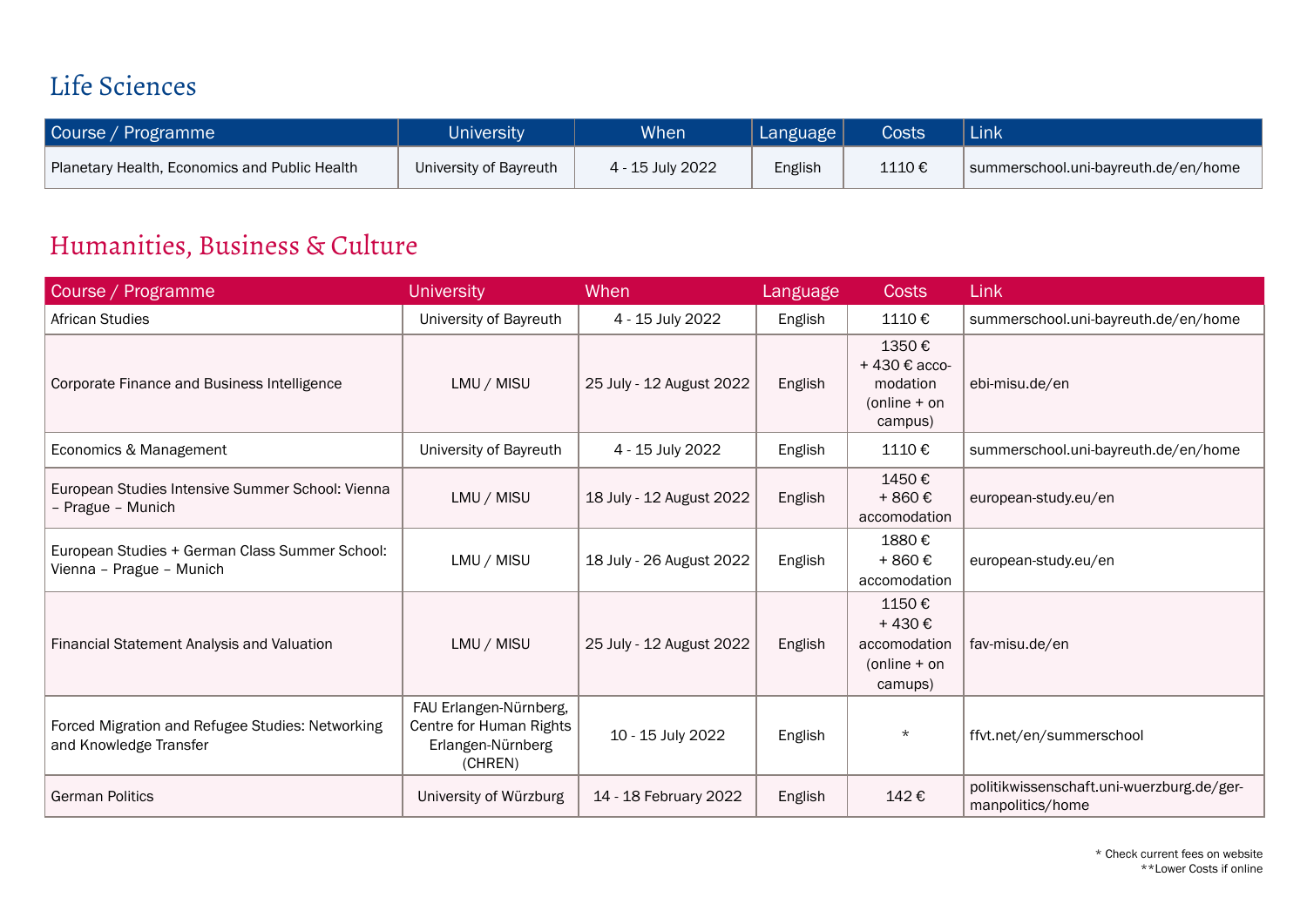## Humanities, Business & Culture

| Course / Programme                                                                                          | <b>University</b>                                                                                                                                                                                                                            | When                              | Language | <b>Costs</b>                                                              | Link                                                                                                                                            |
|-------------------------------------------------------------------------------------------------------------|----------------------------------------------------------------------------------------------------------------------------------------------------------------------------------------------------------------------------------------------|-----------------------------------|----------|---------------------------------------------------------------------------|-------------------------------------------------------------------------------------------------------------------------------------------------|
| Global Entrepreneurship Summer School                                                                       | Hochschule München<br>University of Applied<br><b>Sciences</b><br><b>Strascheg Center for</b><br>Entrepreneurship<br>Ludwig-Maximilians-<br>Universität München,<br>Technical University of<br>Munich, Universität der<br>Bundeswehr München | September 2022                    | English  | on campus<br>190€ **                                                      | globalsummerschool.org                                                                                                                          |
| <b>International Business Ethics</b>                                                                        | Rosenheim Technical<br>University of Applied<br><b>Sciences</b>                                                                                                                                                                              | 20 - 25 June 2022                 | English  | $\star$                                                                   | th-rosenheim.de/summer-school                                                                                                                   |
| International Management: Management Practices<br>and Corporate Communications in a Global Environ-<br>ment | LMU / MISU                                                                                                                                                                                                                                   | 3 - 19 August 2022                | English  | 1000€<br>$+450 \text{ } \in$<br>accomodation                              | im-misu.de/en                                                                                                                                   |
| <b>International Fall Term</b>                                                                              | <b>Catholic University</b><br>Eichstätt-Ingolstadt                                                                                                                                                                                           | September - December<br>2022      | English  | $\star$                                                                   | ku.de/international/internationale-studie-<br>rende/short-programs-der-ku/international-<br>fall-term                                           |
| Machine Learning and Data Analytics in Finance and<br>Accounting                                            | LMU / MISU                                                                                                                                                                                                                                   | 25 July - 12 August 2022          | English  | 1250€<br>$+450 \text{ } \in$<br>accomodation<br>$(online + on$<br>campus) | mda-misu.de/en                                                                                                                                  |
| Middle East Studies: Berlin - Munich                                                                        | LMU / MISU                                                                                                                                                                                                                                   | 3 - 20 August 2022                | English  | 700 € + 650 €<br>accomodation                                             | meia-misu.de/en                                                                                                                                 |
| Remote European Studies                                                                                     | LMU / MISU                                                                                                                                                                                                                                   | 17 June - 15 July 2022            | English  | online 750 €                                                              | european-study.eu/en                                                                                                                            |
| Private Wealth Management                                                                                   | University of Applied<br>Sciences Landshut                                                                                                                                                                                                   | 3rd/4th week<br>of September 2022 | English  | 550€                                                                      | haw-landshut.de/en/study/prospective-<br>students/international-students/summer-<br>fall-school/fall-school-private-wealth-ma-<br>nagement.html |
| Sports Management                                                                                           | University of Bayreuth                                                                                                                                                                                                                       | 4 - 15 July 2022                  | English  | 1110€                                                                     | summerschool.uni-bayreuth.de/en/home                                                                                                            |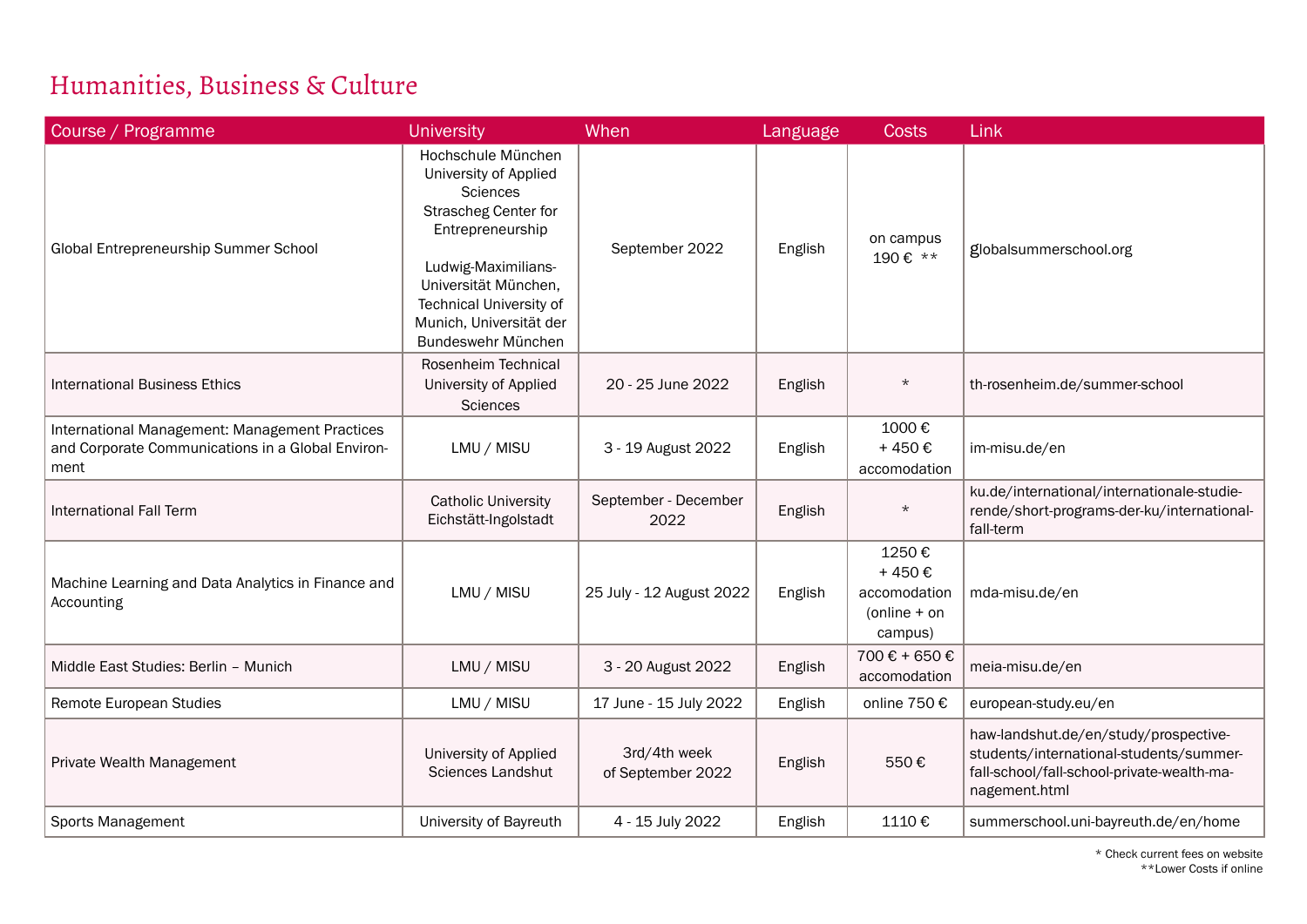#### Humanities, Business & Culture

| Course / Programme                                                                  | <b>University</b>                                              | When                  | Language | Costs                  | Link                                                           |
|-------------------------------------------------------------------------------------|----------------------------------------------------------------|-----------------------|----------|------------------------|----------------------------------------------------------------|
| The Journey to Industry 4.0                                                         | Hochschule München<br>University of Applied<br><b>Sciences</b> | 18 - 29 July 2022     | English  | On campus<br>1.695€ ** | hm.edu/summerschool                                            |
| Unravelling Sociological Theory - New Trends and<br>Challenges for the 21st Century | University of Würzburg                                         | 14 - 18 February 2022 | English  | 142€                   | politikwissenschaft.uni-wuerzburg.de/ips-<br>winterschool/home |
| WFI Summer School "Firms in Society"                                                | Catholic University of<br>Eichstätt-Ingolstadt                 | 18 - 29 July 2022     | English  | 600€                   | ku.de/wfi-summer-school                                        |

#### Law

| Course / Programme                                                     | <b>University</b>      | When                   | Language | Costs                         | Link                                                                            |
|------------------------------------------------------------------------|------------------------|------------------------|----------|-------------------------------|---------------------------------------------------------------------------------|
| Augsburg Summer Programm (Law)                                         | University of Augsburg | 20 June - 29 July 2022 | English  | $\star$                       | uni-augsburg.de/de/fakultaet/jura/internati-<br>onales/augsburg-summer-programs |
| Law                                                                    | University of Bayreuth | 4 - 15 July 2022       | English  | 1110€                         | summerschool.uni-bayreuth.de/en/home                                            |
| Munich Advanced Course in International Law<br>(MACIL)                 | LMU / MISU             | 3 - 12 August 2022     | English  | 700 € + 450 €<br>accomodation | macil-misu.de/en                                                                |
| Munich University Summer Training in German and<br>European Law (MUST) | LMU / MISU             | 4 - 29 August 2022     | English  | 750 € + 450 €<br>accomodation | must-misu.de/en                                                                 |

#### German Language Programmes

| Course / Programme                                                     | <b>University</b>                                  | When                    | Language | Costs | Link                 |
|------------------------------------------------------------------------|----------------------------------------------------|-------------------------|----------|-------|----------------------|
| Intensive German Courses<br>including SAP-course for incoming students | Aschaffenburg University<br>of Applied Sciences    | 1 - 26 August 2022      | German   | 399€  | th-ab.de/learngerman |
| KU International Eichstätt Summer School                               | <b>Catholic University</b><br>Eichstätt-Ingolstadt | 17 July - 5 August 2022 | German   | 509€  | ku.de/summerschool   |